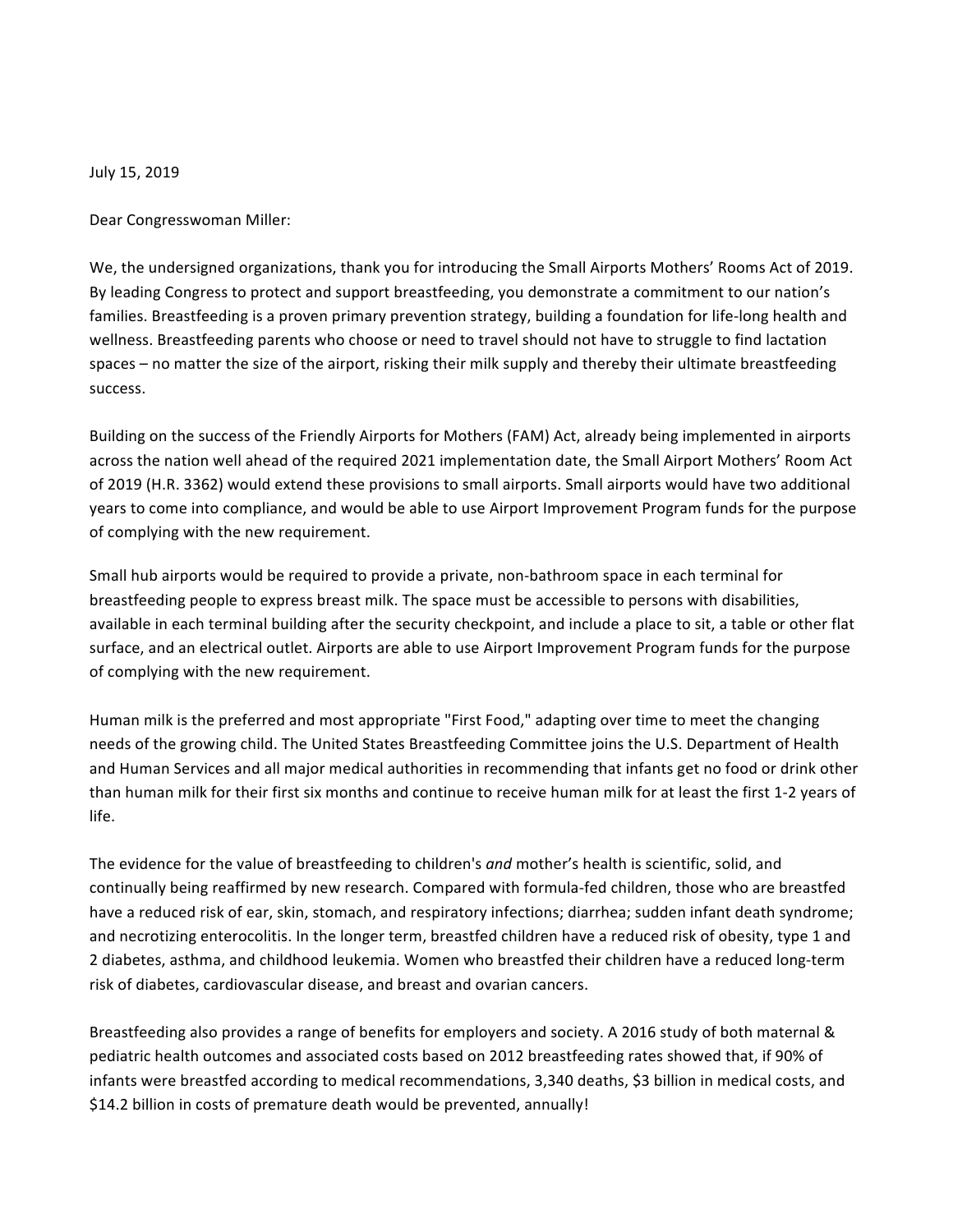For all of these reasons, *The Surgeon General's Call to Action to Support Breastfeeding*; the Institute of Medicine report, *Accelerating Progress in Obesity Prevention*; and the *National Prevention Strategy* each call for promotion of breastfeeding-friendly environments. Yet in spite of this tremendous recognition—and laws in 49 states that specifically allow women to breastfeed in any public or private location—lactating people continue to face barriers, even harassment, when breastfeeding in public. And when away from their babies, airports are just one of many public places where they face challenges finding a clean, private space to pump.

We know that 80% of mothers intend to breastfeed, and 82.5% actually do breastfeed at birth. Yet only 25% of U.S. infants are still exclusively breastfed at six months of age. Most families today choose to breastfeed, but a range of obstacles can make it difficult to fit breastfeeding into parents' lives.

No matter what they're doing or where they are, breastfeeding people need to express milk every few hours in order to keep up their supply. Missing even one needed pumping session can have several undesirable consequences, including discomfort, leaking, inflammation and infection, decreased supply, and ultimately, breastfeeding cessation. As a result, returning to work often presents a significant barrier to breastfeeding.

Current federal law requires employers to provide nursing mothers who are nonexempt employees a private, non-bathroom location to express breast milk. Airport lactation spaces are therefore an important step to support employers that need to accommodate lactating travelers as well as lactating employees of the airport.

A growing number of airports have designated lactation spaces, yet many lactating people still end up in restrooms or on airport floors. Travelers rarely have control over how long they are in transit, making accessible accommodations within airports a critical priority. We are heartened to see the implementation of the FAM Act in large and medium hub airports and look forward to expanding similar requirements to small airports. This expansion supports, promotes and protects breastfeeding in rural areas, further contributing to national public health goals.

The Small Airports Mothers' Rooms Act would help keep our nation's families healthy by ensuring that breastfeeding travelers and airport employees (in airports of all sizes) have access to appropriate facilities. This is an important step toward ensuring *all* families have the opportunity to reach their personal breastfeeding goals.

Again, we applaud your leadership in introducing the Small Airports Mothers' Rooms Act and stand ready to help you achieve its passage.

 $\overline{\phantom{0}}$ 

Sincerely,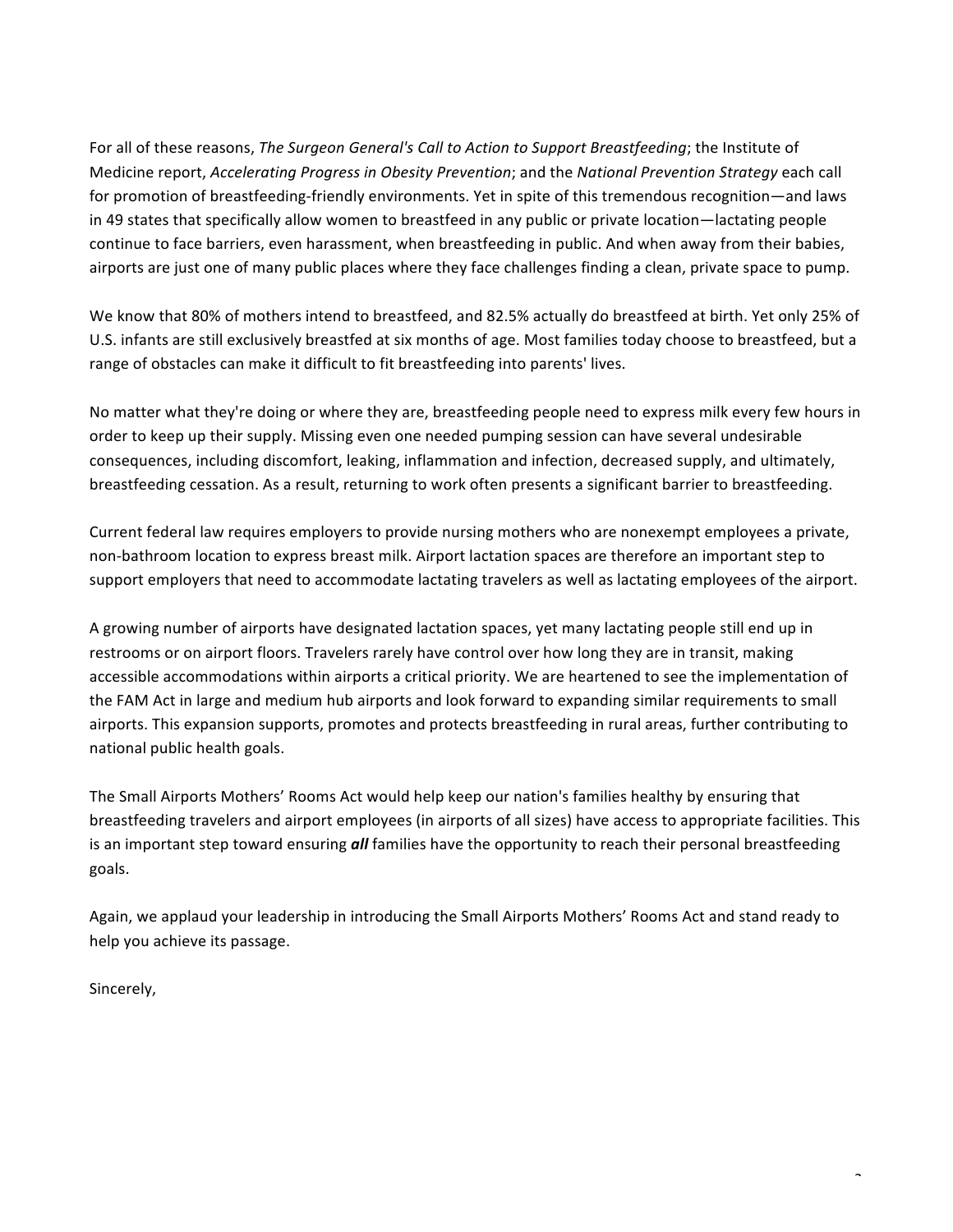## **CO-SIGNERS**

## **United States Breastfeeding Committee**

## **International, National, & Tribal Organizations:**

1,000 Days American Academy of Nursing American Academy of Pediatrics American Breastfeeding Institute Association of Maternal & Child Health Programs Association of State Public Health Nutritionists Association of Women's Health, Obstetric and Neonatal Nurses Every Mother, Inc. HealthConnect One Healthy Children Project, Inc. Human Milk Banking Organization of North America International Board of Lactation Consultant Examiners La Leche League Alliance for Breastfeeding Education La Leche League USA **National WIC Association** Prairie Band Potawatomi Nation Breastfeeding Coalition Women-Inspired Systems' Enrichment

## **Regional, State, & Local Organizations:**

Alabama Breastfeeding Committee Alaska Breastfeeding Coalition Baobab Birth Collective The Breastfeeding Center of Pittsburgh Breastfeeding Coalition of Delaware Coalition of Oklahoma Breastfeeding Advocates Colorado Breastfeeding Coalition Colorado Lactation Consultant Association Connecticut Breastfeeding Coalition Department of Pediatrics at Wright State University Boonshoft School of Medicine, Dayton Children's Hospital Kansas Breastfeeding Coalition Kentuckiana Lactation Improvement Coalition Lactation Improvement Network of Kentucky Maine State Breastfeeding Coalition Maryland Breastfeeding Coalition Minnesota Breastfeeding Coalition **Missouri Breastfeeding Coalition** Mothers' Milk Bank Northeast

 $\overline{\phantom{0}}$